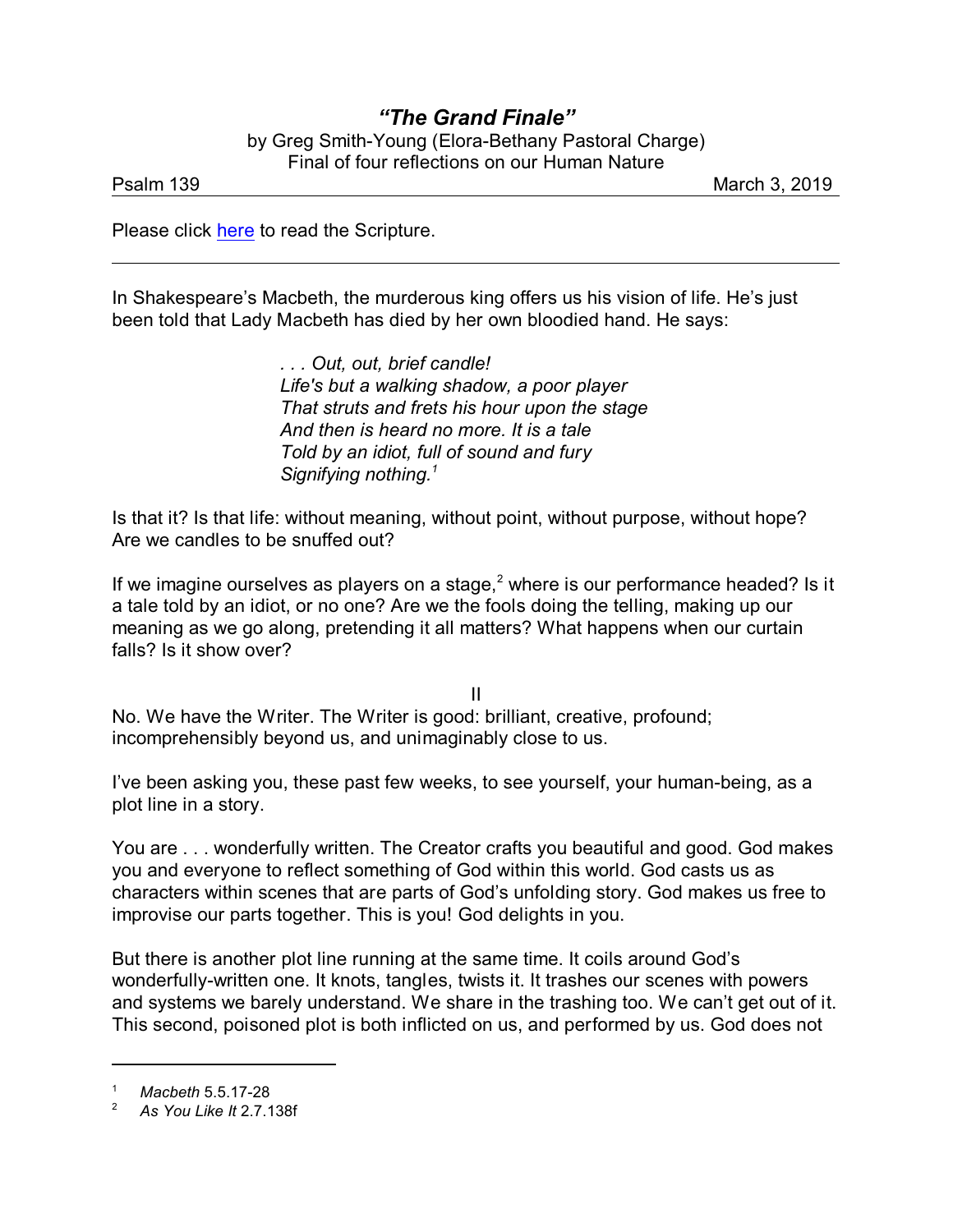write this one; its origins are mysterious. God hates it.

So God surprises with yet another plot line. Our Writer puts a new Character onto the stage . . . the Writer! Jesus stays in the background, and shows us how to truly act on the stage. Most astonishing, the Writer's Character is then killed of, by us and for us . . . which is exactly what needed to happen to break the twisting, tangling, knotting destruction caused by the second, poisoned plot.

Now, one more: the Grand Finale.

Because the Writer is creating a wonderful plot line, in us and all creation . . . and because the Writer will not let the twisted plot line wreck the show . . . and because the Writer has personally walked on stage and saved the show . . . the Writer will continue our wonderfully written stories through to their purpose, their goal.

I'll sketch out four things about the Grande Finale. It's a curtain call. The star takes centre stage. The spotlight shines bright. And the show will go on.

III

## First, the **curtain call**.

Psalm 139 has been shaping my thinking about who we are. The Psalm says very little about this Grand Finale . . . but it does say this to God, in verse 18:

## *I awake — I am still with you.*<sup>3</sup>

It is waking up after sleep. Is it also a glimpse of resurrection?<sup>4</sup>

At the end of a performance, the actors come back on stage. It's the curtain call. All of them come out! Even the ones who died in the play.

God promises that, in the Grand Finale, everyone will be there. God will bring to life again the mighty and the weak, the famous and the forgotten, the righteous and the

Many translations render it as "I come to the end — I am still with you," including the NRSV. However, "awake" seems to be the better translation. Robert Alter, in a footnote to his translation, writes: "The effort of many modern interpreters to link the verb with *qets*, 'end,' is dubious, because *heqitsoti* elsewhere always means 'I awake.' What the poet might be imagining is that after the long futile effort of attempting to count God's infinite thoughts, he drifts off into exhaustion, then awakes to discover that God's etenral presence, with all those endless divine thoughts, is still with him." Robert Alter, The Hebrew Bible, Volume 3: The Writings (New York: W. W. Norton, 2019), 319 n. 18.

<sup>&</sup>lt;sup>4</sup> Derek Kidner, Psalms 73-150 Tyndale Old Testament Commentaries. (Downers Grove: InterVarsity, 1973), 467.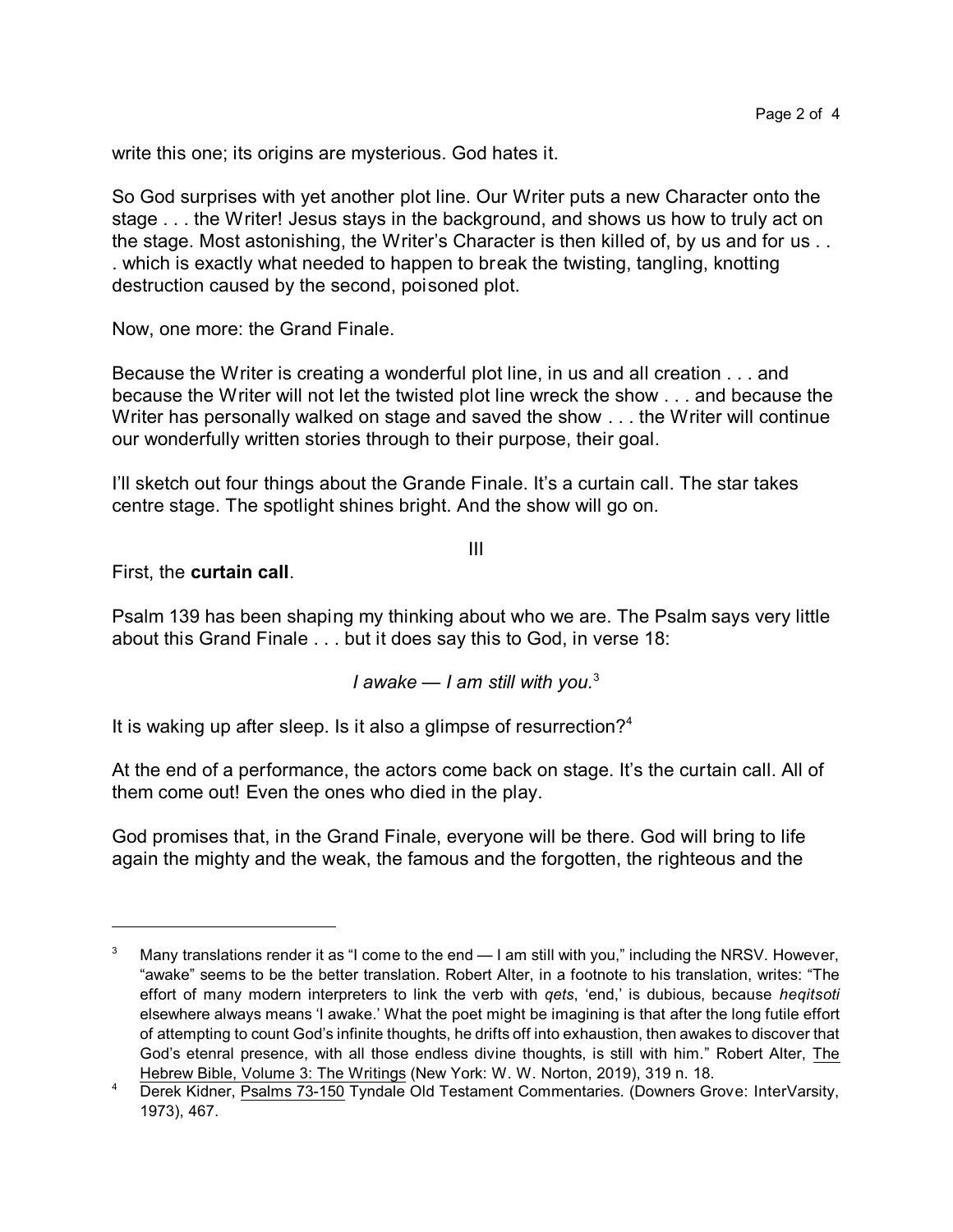wicked, the last and the least.<sup>5</sup> The Grand Finale will be for all of us.

The Grand Finale will be for all that is us. Resurrection is the resurrection of our soul and our body, because that is who we are. Remember, the Writer creates us flesh-andblood, biological, physical. This is good. God will resurrect us. Yes, we'll be transformed, changed, made new in ways we cannot imagine. Still, it will be us, not just part of us.

We've already had a preview of this promise, when God raised Jesus from the dead.

IV

Jesus is the **Star**. At the curtain call, he will take centre stage.

Remember, when Jesus came into the story we barely noticed. There was nothing remarkable about him. He emptied himself of prestige and power. His glory was becoming among the least of us, for the sake of the least. His glory was touching lepers, honouring the downtrodden, healing the sick, and silencing demons. His glory was kneeling to wash stinky, muddy sinners' feet. His glory was a criminal's cross, a shameful suffering, and death. Even his transfiguration was seen by only three, and his resurrection by none. His glory, his strength, his power is love.

At the Grand Finale, he'll be the same. But everyone will finally see that he has always been the centre of the story. Those who have known him, followed him, and embraced him will tremble with joy seeing him. Those who have never met him will tremble with astonishment. Those who've rejected him, cursed him, and mocked him will tremble with grief.

 $\vee$ 

The **spotlight** will shine on him, and shine from him. Everything will be seen.

The Grand Finale will be a time of reckoning, judgement. The light will show things as they really are, and show us as we really have been.

This is very important. Even when we do our best at making justice, much is still hidden and unsaid. The blood of those murdered, those violated, those raped, those tortured, those abused, those cheated, those slandered . . . even when we catch the perpetrators and deal with them . . . well, too many are not; too often justice is nowhere near done; always it is partial; the blood still lies, shed.

Victims need the truth told about the wrongs done to them, and to be vindicated.

<sup>5</sup> Gabriel Fackre, The Christian Story: A Narrative Interpretation of Basic Christian Doctrine, Volume 1, 3<sup>rd</sup> edition (Grand Rapids, MI: Eerdmans, 1996), 215.